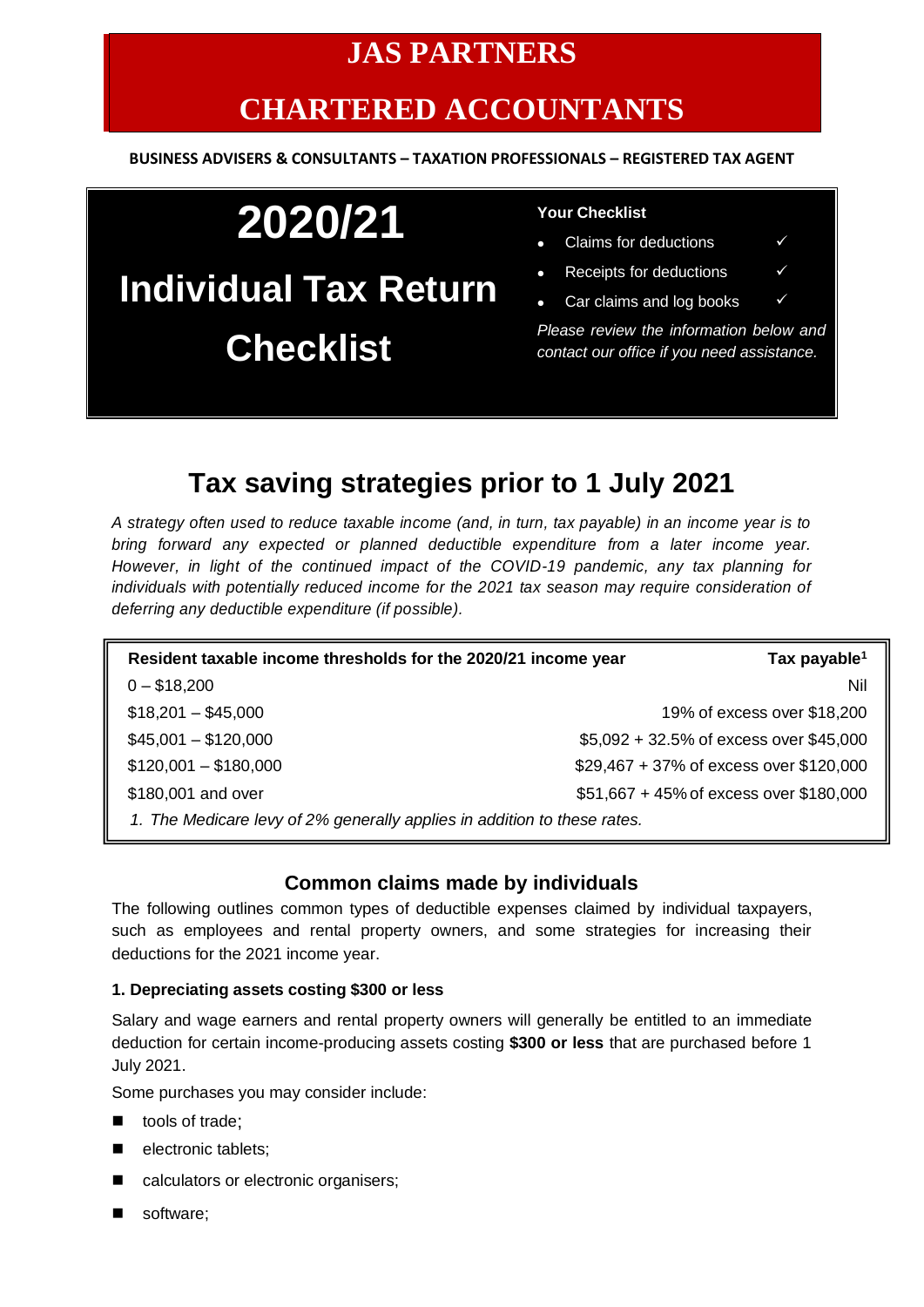- books and trade journals;
- stationary; and
- briefcases/luggage or suitcases.

#### **2. Clothing expenses**

Individuals may pay for work-related clothing expenses before 1 July 2021, such as:

- ❑ compulsory (or non-compulsory and registered) uniforms, and occupation specific and protective clothing; and
- ❑ other associated expenses such as dry-cleaning, laundry and repair expenses.

#### **3. Self-education expenses**

Employees may prepay self-education items before 1 July 2021, such as:

- ◆ course fees (but not HELP repayments), student union fees, and tutorial fees; and
- ◆ interest on borrowings used to pay for any deductible self-education expenses.

Also they may bring forward purchases of stationery and text books (i.e., those that are not required to be depreciated).

#### **4. Other work-related expenses**

Employees may also prepay any of the following expenses before 1 July 2021:

- Union fees
- Subscriptions to trade, professional or business associations.
- Seminars and conferences.
- Income protection insurance (excluding death and total/permanent disability).
- Magazine and professional journal subscriptions.

*Note: If prepaying any of the above expenses before 1 July 2021, ensure that any services being paid for will be provided within a 12-month period that ends before 1 July 2022. Otherwise, the deductions will generally need to be claimed proportionately over the period of the prepayment.*

## **Information Required**

You will need to provide us with information to assist in preparing your income tax return. Please check the following and provide any relevant statements, accounts, receipts, etc., to help us prepare your return.

#### **Income/Receipts:**

- ❑ Details of your employer(s) and wages.
- ❑ Lump sum and termination payments.
- ❑ Government pensions and allowances.
- ❑ Other pensions and/or annuities (including JobKeeper payments).
- ❑ Allowances (e.g., entertainment, car, tools).
- ❑ Interest, rent and dividends.
- ❑ Distributions from partnerships or trusts.
- ❑ Details of any assets sold that were either used for income-earning purposes or which may be liable for capital gains tax ('CGT').